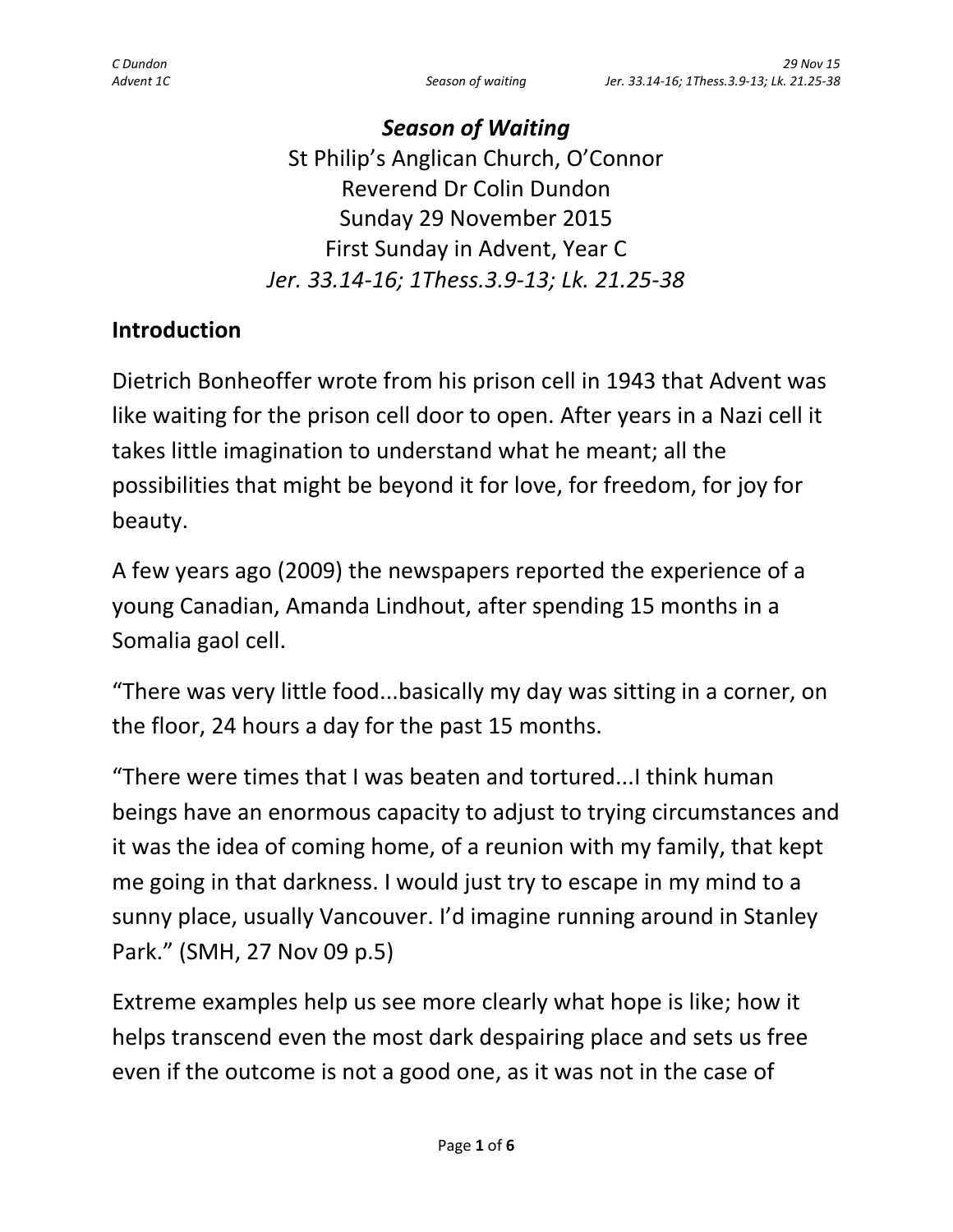Bonhoeffer, who was hung with a piano wire days before peace in Europe.

Advent encourages us to live hopeful lives.

#### **Hope is always surprising**

The reading from the book of Jeremiah fits into the story of Jeremiah in the following way. The city of Jerusalem is under siege by the Babylonian king Nebuchadrezzar and the people will shortly go into exile. Jeremiah himself is in prison. The people are about to lose everything that has given meaning to their lives – temple, city, king, priesthood, homes, fields, families, friends.

They are about to lose everything that makes them who they are. God seems to be intent on revoking the covenant that gave them hope and identity. God seems silent, absent, preoccupied with judging them for past wrongs.

Yet here, in the book of consolations as it is sometimes called (30-33), Jeremiah offers promise. A new king will arise, a new David, a renewed covenant.

The people wait for that to find fulfilment; it does not come as they expected. The whole of Psalm 89 is devoted to the question and ends with the cry, "Lord, where is your steadfast love of old, which by your faithfulness you swore to David?"

That question reverberates for the rest of their history (until the present). It was the question of Jesus' day and the question he was answering.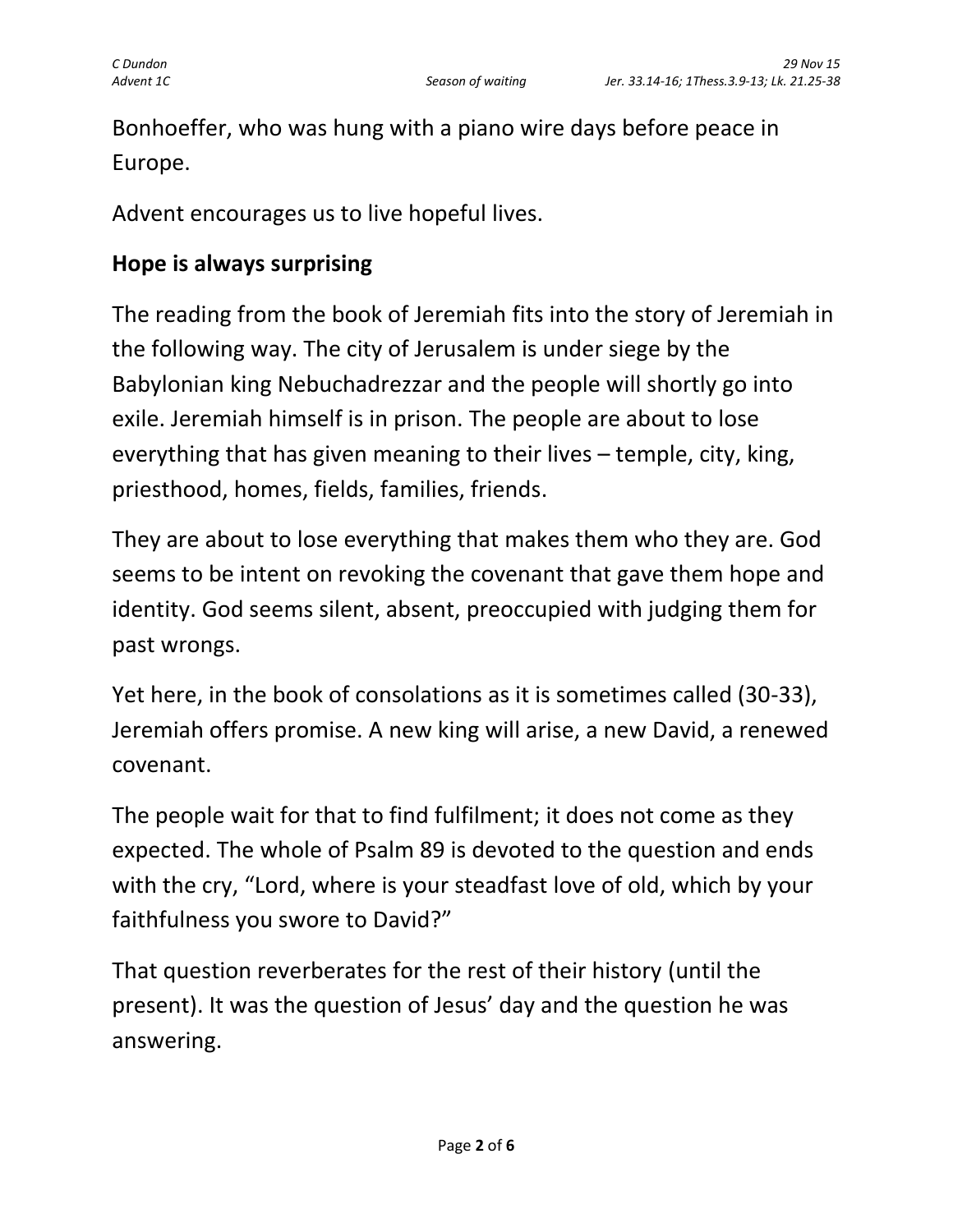And the answer is a surprise: a humble birth, vulnerability, suffering, a cross, humiliation, death. No armies, no display of violence or coercion, no hatred towards the accursed pagan. The righteous branch that will spring up for David does not seem to be the same as the hope that is the foundation of the gospel message.

If in Advent we think that we await the fulfilment of a fixed, welldefined promise of God, then we only partly understand the deep sense of Advent, of waiting for God. God's coming among us is always a surprise to us.

How surprising it is for his hearers that Jesus predicts the destruction of the Second Temple. It is all so solid. How surprising that he would say that they would see the "Son of Man coming on a cloud". This is a quote from Daniel 7.13-14 where the Son of Man comes on a cloud, that is, for the cosmos to see, into the presence of God to receive vindication and the right to rule. Jesus hearers would have been surprised that the cosmos would see Jesus' vindication. They certainly did not believe it.

So the resurrection was a huge surprise. No-one had predicted that, certainly not in Jesus' world. They were not stupid. Dead was dead.

And the coming of the Son of Man to renew the heavens and earth will be an equally big surprise.

God's comings are always full of surprises. We need to develop finetuned senses for detecting surprises of God. We develop our senses for bull shit but we rarely spend time working on surprise.

Hope always surprises.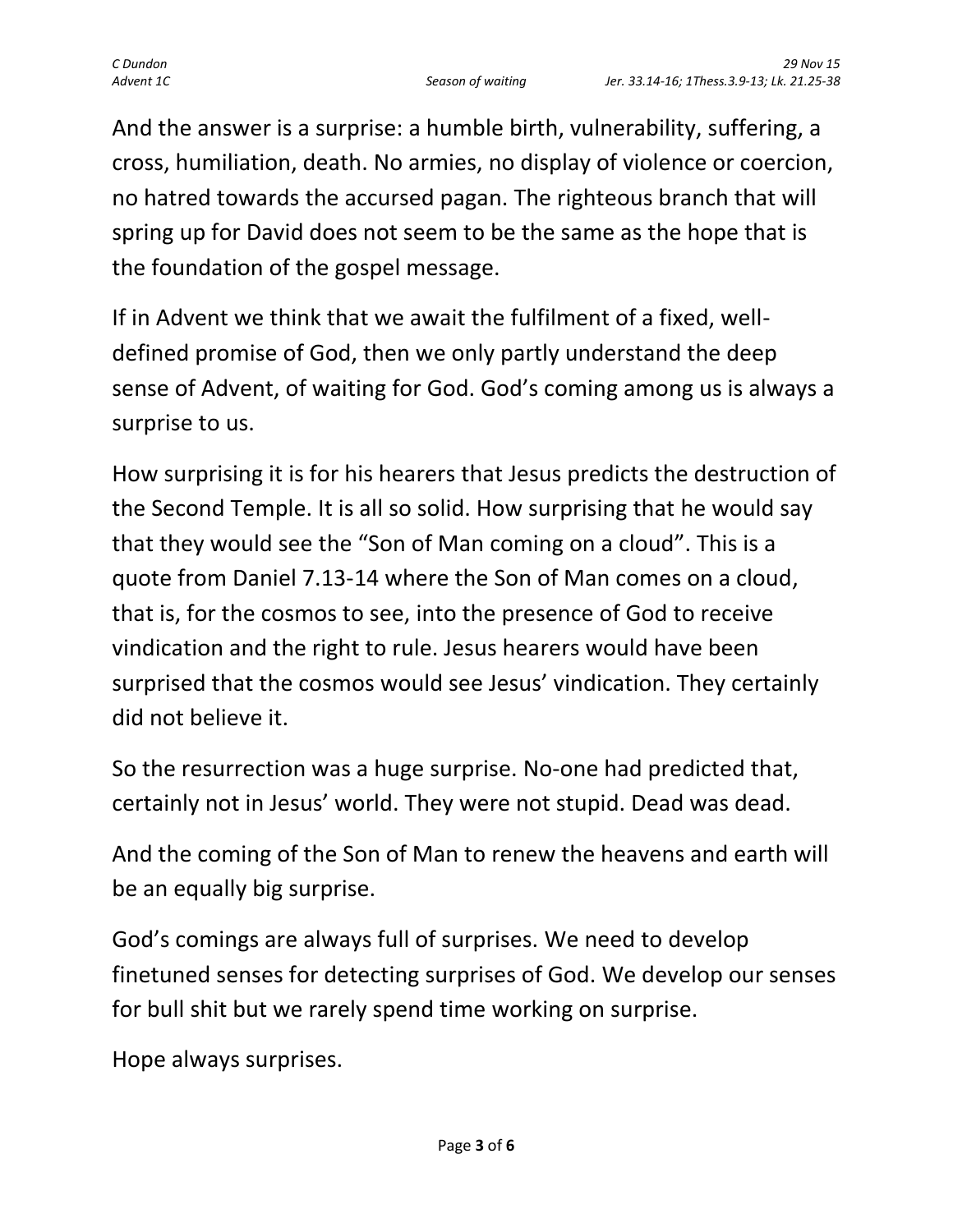## **Hope transforms the present**

God's promise of hope is always about the present. The promise may look to the future but the challenge is always to live the future in the present.

In Jeremiah it is expressed in terms of righteousness and justice. Paul speaks of joy and love. Jesus urges his hearers to be alert, keeping their wits about them, living out their freedom even in the constraints of their world just like Bonhoeffer.

Waiting is not passivity about the present. Waiting requires that we pay attention. Jesus makes it clear that it is all too easy to get so caught up in economic or security woes, to drug ourselves to death, to numb ourselves so that we cannot feel or see anything that matters, that we lose all strength and will to do anything.

Waiting requires paying close attention to the way in which we organise ourselves and our lives together. We wait passionately and actively. Jeremiah did that from his cell with his message of hope out of exile and the hope that one day would be heard in the streets again. Everything would be reshaped so as to make new life possible.

That is why paying attention to putting things to rights among us is so important, why justice, love and joyful living can never be far from our thoughts.

Waiting means paying close attention to our life together. The beautiful little reading from 1Thessalonians shows what emphasis Paul placed not so much on correct doctrine but on right relationships; relationships based in the righteousness and justice of God that find their expression in joy and love. It was not that the Thessalonians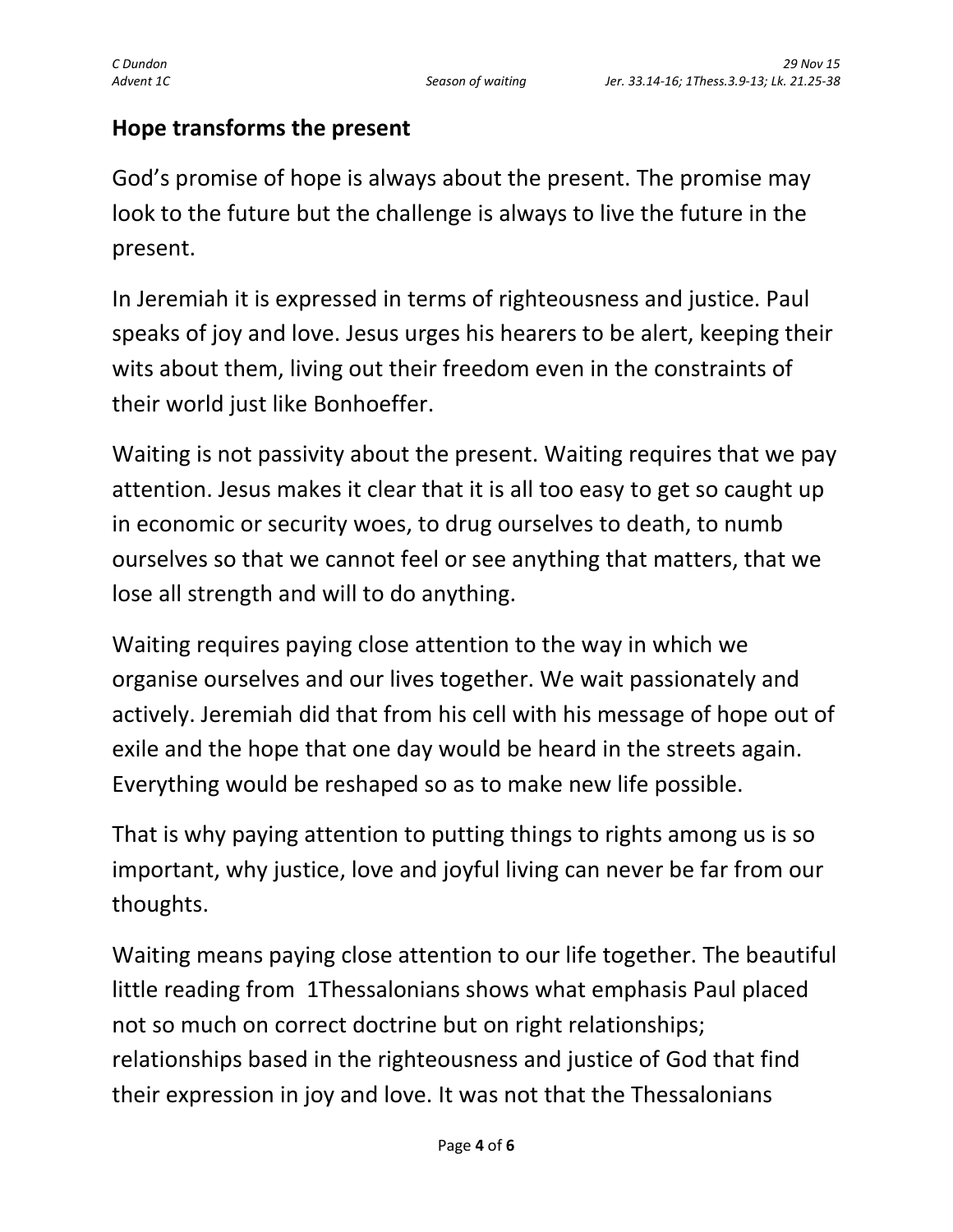church was perfect but that they found God's love and joy between each other.

Justice and righteousness, joy and love are the future. The future is a new heaven and new earth with these as central. The church is the place where these are worked at now. That is our role in the world; to bring to view to the cosmos, the future. We are the people of the future struggling with it in the present.

Too often we puddle in the past. We get lost in the present. We need to have some platform to help us transcend both and help us live as the people who will share the beauty and joy of a new creation.

We do that waiting in prayer. That is why the psalm is read today. Read Ps 25. I have made a few notes for you to reflect on.

Our hope transforms the present among us.

# **Hope is grounded in God's word and action**

In the end all hope is as only as good as the one who promises it. The word of an inveterate liar will not have much weight with us. If there was no reality called Stanley Park in Vancouver Ms. Lindhout's courageous facing of her ordeal might have ended differently.

All the promises that Jeremiah makes, that healing will come, that return to the land will happen, that righteousness and justice will be part of the new order, that new life is possible along with a new covenant, all are based on God's faithfulness, love, the certainty of God's word and promise. "The Lord is their righteousness."

Paul says much the same. It is God's action and promise in Christ that has brought about the joy that he has for them, which they share with